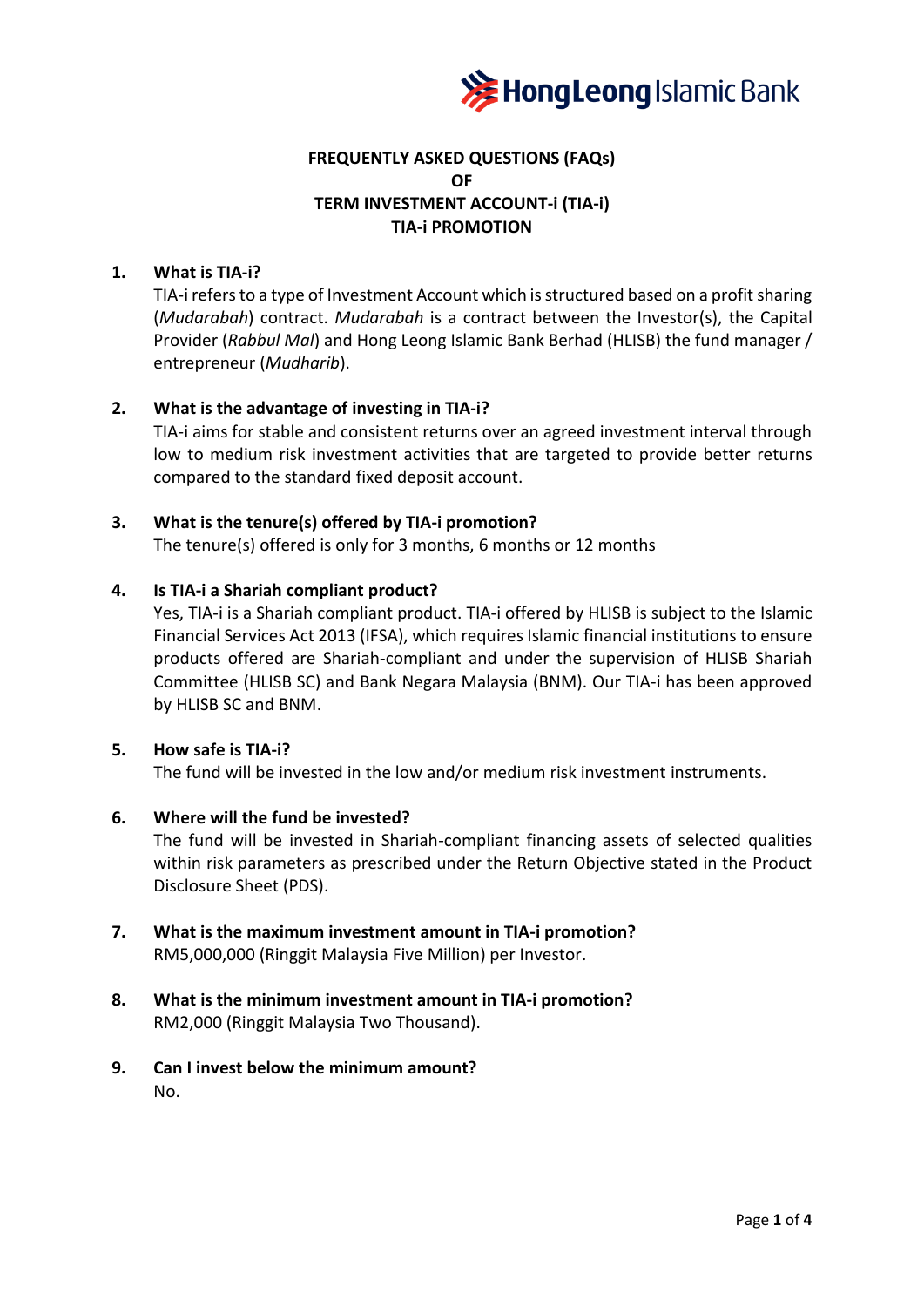

#### **10. Is there any auto renewal feature for TIA-i promotion?**

There are two options of which Investor can choose for TIA-i promotion;

- **With Auto Renewal:**
	- o Principal only (P) Profit will be credited into Investment Account Holder (Investor)'s CASA-i (HLISB) or Hong Leong Bank Berhad ("HLBB") CASA; or o Principal with profit.
- **Without Auto Renewal** investment will mature on the specified maturity date. Principal and profit will be credited into Investor's CASA-i (HLISB)/ CASA (HLBB).

However, once Investor's fund has reached its maturity, the rate for subsequent renewal will be subject to the prevailing HLISB indicative board rate as set out in Product Disclosure Sheet ("PDS") applicable at time of renewal.

- **11. Can TIA-i promotion be used as collateral for financing facility?** No.
- **12. Who will manage the investment fund in TIA-i promotion?** Hong Leong Islamic Bank Berhad.
- **13. Who is the targeted market for TIA-i promotion?** Retail customers such as individuals and sole proprietors.
- **14. Who is eligible to subscribe TIA-i promotion?** Individual(s) above 18 years old and sole proprietorship(s).
- **15. Can I give instructions to HLISB regarding the investment management?** No. TIA-i is classified under Unrestricted Investment Account (UA). Therefore, Investor(s) cannot give instructions or mandates to HLISB in relation to the conduct of investment.
- **16. How do I invest in TIA-i promotion?** Firstly, you must have a CASA-i (HLISB) / CASA (HLBB) and access to Hong Leong Connect via [https://hongleongconnect.my.](https://hongleongconnect.my/) The investment can only be made via Hong Leong Connect.

# **17. Is TIA-i promotion fully digital?**

Yes. All businesses related to TIA-i including subscription and redemption of TIA-i can only be made via Hong Leong Connect.

#### **18. Is there any cost to register Hong Leong Connect?**

No. However, you are required to open a Current Account or a Savings Account with Hong Leong Bank Berhad/Hong Leong Islamic Bank Berhad first (if you do not have any with us) before you can invest with us.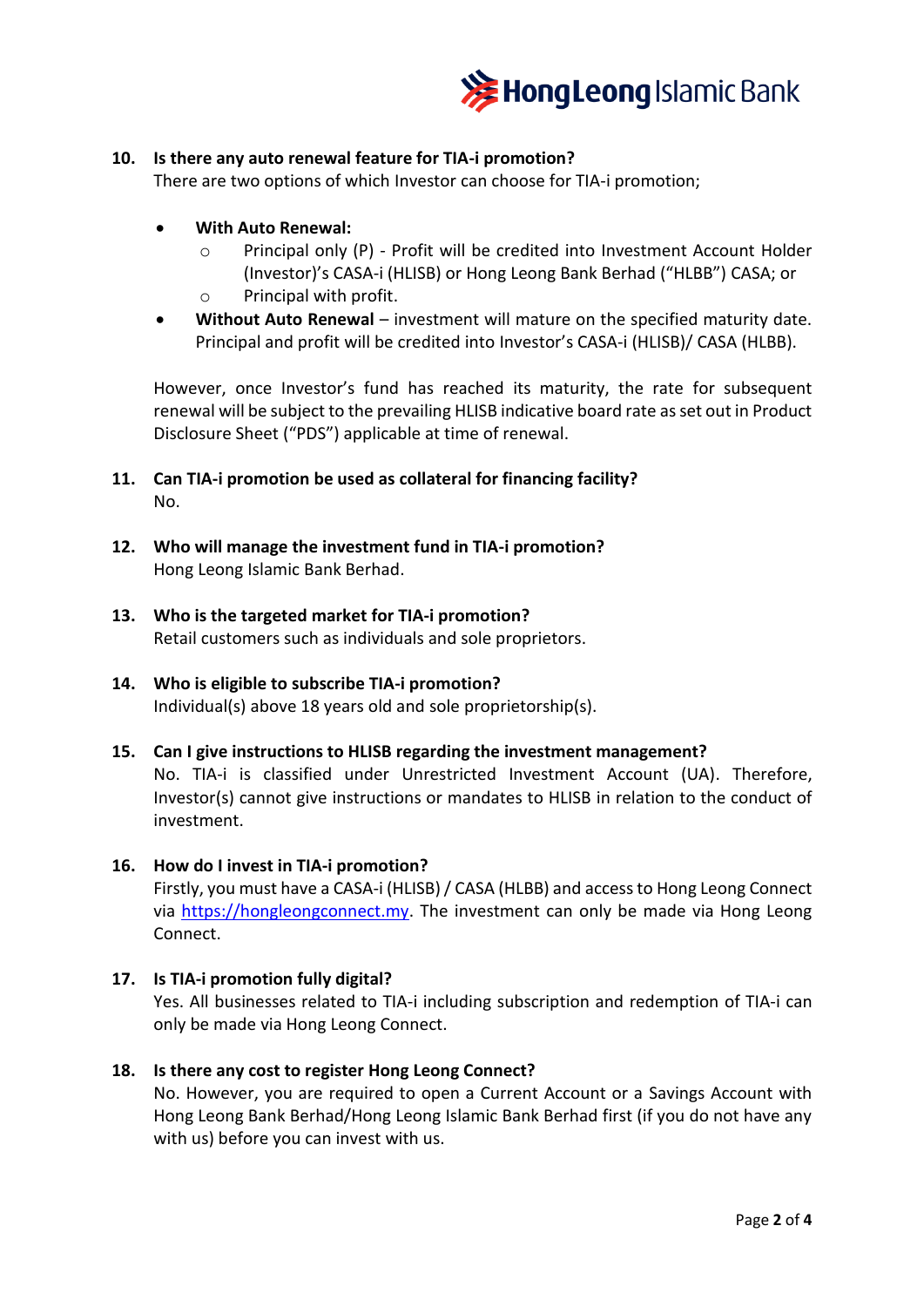

#### **19. How does TIA-i works?**

TIA-i is based on the Shariah contract of *Mudarabah* (profit-sharing) where the profit will be shared between the Investor and HLISB based on the agreed Profit Sharing Ratio (PSR). HLISB endeavours to invest the fund in the selected and high quality Shariahcompliant financing assets. In an unlikely event of losses, it will be borne by the Investor except for the loss which is caused by misconduct, and negligence by HLISB.

#### **20. Are there any fees and charges for TIA-i?** No.

#### **21. Is premature redemption allowed?**

Yes. Premature redemption is allowed but there will be no profit paid to the Investor(s) if there is any. However, we strongly discourage premature redemption due to the fact that this is an investment instrument that aims to generate stable income within specified period of time.

#### **22. How do Investor(s) receive the profit?**

Profit payment will be credited into Investor(s)'s CASA-i (HLISB) or any CASA (HLBB).

#### **23. When do Investor(s) get the profit?**

Profit generated will be credited upon maturity depends on the tenure subscribed.

- **24. Is partial redemption allowed?** No.
- **25. Is joint account allowed under TIA-i promotion?** No.

#### **26. Is it possible that profit is not generated under TIA-i promotion?**

Yes, it is possible due to various factors including but not limited to market wide failures or financial / economic crisis, or force majeure events (such as war, natural disaster, etc).

#### **27. What happens if the investment incurs losses?**

Based on Mudarabah principle, any losses shall be borne by the Investor(s) unless the loss is due to any act of misconduct, negligence or breach of specific term by HLISB.

**28. How do I close TIA-i promotion?** Closing of TIA-i can be done via Hong Leong Connect.

# **29. Do I get an account statement for TIA-i promotion?**

Yes. Online account statement will be made available in Hong Leong Connect on the first week of every month.